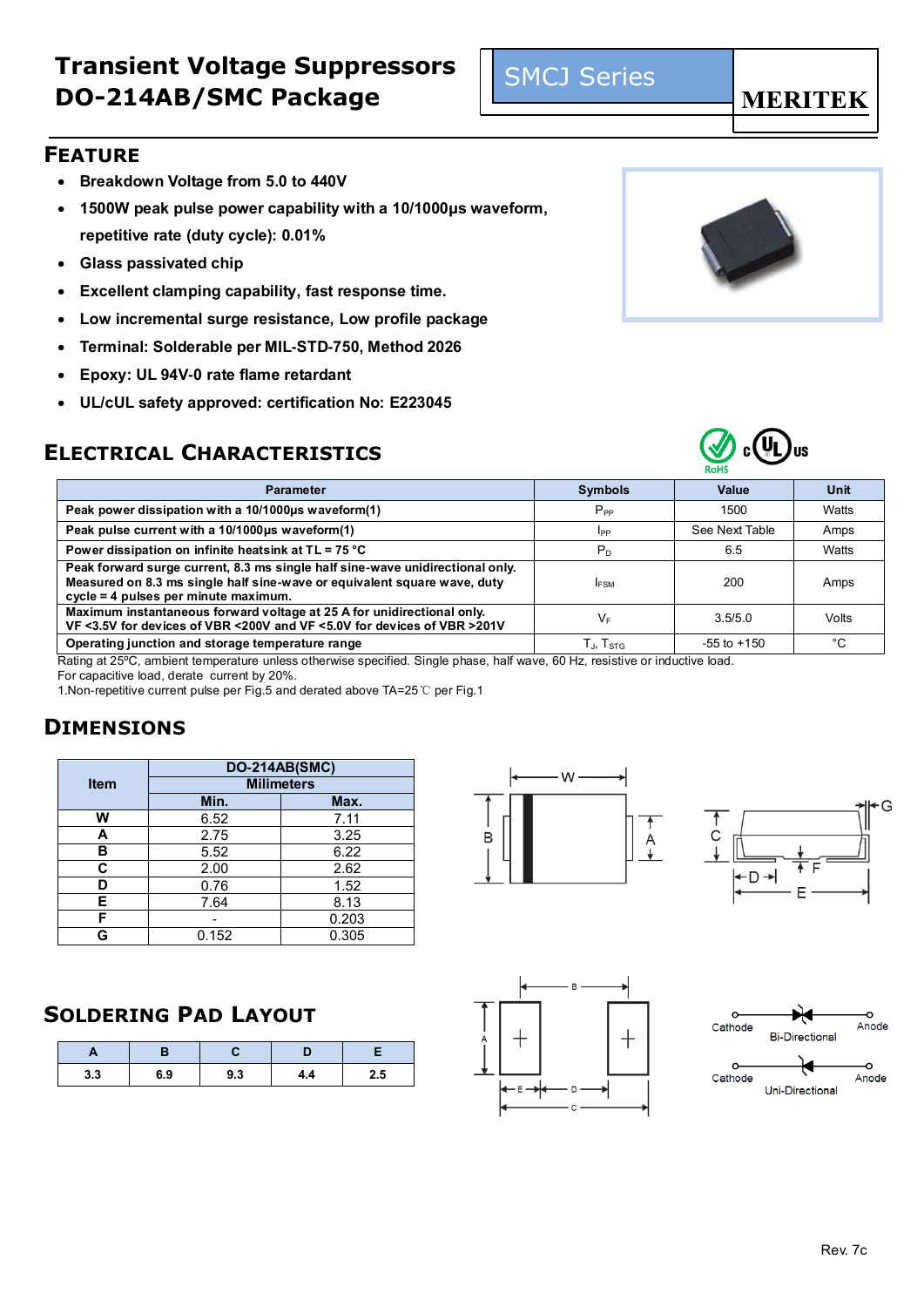

**MERITEK** 

#### **ELECTRICAL CHARACTERISTICS(Continued)**

| Code<br><b>Type</b><br><b>Clamping Voltage</b><br>Voltage<br>Leakage IR @<br><b>Surge Current Ipp(A)</b><br>VC@lpp<br>(Uni)<br>Uni<br>Bi<br>Min(V)<br>Max(V)<br>IT(mA)<br>(Bi)<br>VRWM(V)<br>VRWM(V)<br>SMCJ5.0C<br>GDD<br><b>BDD</b><br>7.30<br>5.0<br>SMCJ5.0<br>6.40<br>10<br>1000<br>156.25<br>9.6<br>SMCJ5.0A<br>GDE<br><b>BDE</b><br>7.00<br>1000<br>163.04<br>9.2<br>SMCJ5.0CA<br>6.40<br>10<br>5.0<br>SMCJ6.0<br>SMCJ6.0C<br>GDF<br><b>BDF</b><br>6.0<br>1000<br>131.58<br>11.4<br>6.67<br>8.15<br>10<br>SMCJ6.0A<br>SMCJ6.0CA<br>GDG<br><b>BDG</b><br>6.67<br>7.37<br>10<br>6.0<br>1000<br>145.63<br>10.3<br>SMCJ6.5<br>SMCJ6.5C<br>GDH<br><b>BDH</b><br>7.22<br>8.82<br>10<br>6.5<br>500<br>121.95<br>12.3<br><b>BDK</b><br>SMCJ6.5A<br>SMCJ6.5CA<br><b>GDK</b><br>7.22<br>7.98<br>10<br>6.5<br>500<br>133.93<br>11.2<br>SMCJ7.0<br>SMCJ7.0C<br>GDL<br><b>BDL</b><br>9.51<br>7.0<br>112.78<br>13.3<br>7.78<br>10<br>200<br>SMCJ7.0A<br>SMCJ7.0CA<br><b>GDM</b><br><b>BDM</b><br>125.00<br>12.0<br>7.78<br>8.60<br>10<br>7.0<br>200<br>SMCJ7.5<br>SMCJ7.5C<br>GDN<br><b>BDN</b><br>104.90<br>14.3<br>8.33<br>10.20<br>$\mathbf{1}$<br>7.5<br>100<br>GDP<br><b>BDP</b><br>9.21<br>SMCJ7.5A<br>SMCJ7.5CA<br>8.33<br>$\mathbf{1}$<br>7.5<br>100<br>116.28<br>12.9<br>8.0<br>SMCJ8.0<br>SMCJ8.0C<br>GDQ<br><b>BDQ</b><br>8.89<br>10.90<br>$\mathbf{1}$<br>50<br>100.00<br>15.0<br>SMCJ8.0A<br>SMCJ8.0CA<br>GDR<br><b>BDR</b><br>8.89<br>9.83<br>$\mathbf{1}$<br>8.0<br>50<br>110.29<br>13.6<br>SMCJ8.5<br>SMCJ8.5C<br>GDS<br><b>BDS</b><br>9.44<br>11.50<br>8.5<br>20<br>94.34<br>15.9<br>$\mathbf{1}$<br>SMCJ8.5A<br>SMCJ8.5CA<br>GDT<br><b>BDT</b><br>20<br>9.44<br>10.40<br>$\mathbf{1}$<br>8.5<br>104.17<br>14.4<br>SMCJ9.0<br>SMCJ9.0C<br>GDU<br><b>BDU</b><br>10.00<br>12.20<br>$\mathbf{1}$<br>9.0<br>10<br>88.76<br>16.9<br>SMCJ9.0A<br>SMCJ9.0CA<br>GDV<br><b>BDV</b><br>10.00<br>9.0<br>10<br>97.40<br>15.4<br>11.10<br>$\mathbf{1}$<br>5<br>SMCJ10<br>SMCJ10C<br>GDW<br><b>BDW</b><br>11.10<br>13.60<br>$\mathbf{1}$<br>10.0<br>79.79<br>18.8<br>5<br>SMCJ10A<br>SMCJ10CA<br>GDX<br><b>BDX</b><br>11.10<br>12.30<br>$\mathbf{1}$<br>10.0<br>88.24<br>17.0<br>5<br>SMCJ11<br>GDY<br><b>BDY</b><br>SMCJ11C<br>12.20<br>14.90<br>$\mathbf{1}$<br>11.0<br>74.63<br>20.1<br>SMCJ11A<br>SMCJ11CA<br>GDZ<br><b>BDZ</b><br>12.20<br>5<br>82.42<br>18.2<br>13.50<br>$\mathbf{1}$<br>11.0<br>SMCJ12<br>SMCJ12C<br>GED<br><b>BED</b><br>5<br>22.0<br>13.30<br>16.30<br>$\mathbf{1}$<br>12.0<br>68.18<br>SMCJ12A<br>5<br>SMCJ12CA<br>GEE<br>BEE<br>13.30<br>14.70<br>$\mathbf{1}$<br>12.0<br>75.38<br>19.9<br>SMCJ13<br>SMCJ13C<br><b>GEF</b><br><b>BEF</b><br>14.40<br>17.60<br>$\mathbf{1}$<br>13.0<br>5<br>63.03<br>23.8<br><b>GEG</b><br>5<br>SMCJ13A<br>SMCJ13CA<br><b>BEG</b><br>14.40<br>15.90<br>$\mathbf{1}$<br>13.0<br>69.77<br>21.5<br>SMCJ14<br><b>BEH</b><br>5<br>25.8<br>SMCJ14C<br>GEH<br>15.60<br>19.10<br>14.0<br>58.14<br>$\mathbf{1}$<br><b>BEK</b><br>5<br>23.2<br>SMCJ14A<br>SMCJ14CA<br><b>GEK</b><br>15.60<br>17.20<br>$\mathbf{1}$<br>14.0<br>64.66<br>SMCJ15<br>SMCJ15C<br>GEL<br><b>BEL</b><br>5<br>55.76<br>26.9<br>16.70<br>20.40<br>$\mathbf{1}$<br>15.0<br>SMCJ15A<br><b>GEM</b><br><b>BEM</b><br>5<br>61.48<br>24.4<br>SMCJ15CA<br>16.70<br>18.50<br>$\mathbf{1}$<br>15.0<br>SMCJ16<br>5<br>28.8<br>SMCJ16C<br><b>GEN</b><br><b>BEN</b><br>17.80<br>21.80<br>$\mathbf{1}$<br>16.0<br>52.08<br><b>BEP</b><br>GEP<br>5<br>SMCJ16A<br>SMCJ16CA<br>17.80<br>19.70<br>$\mathbf{1}$<br>16.0<br>57.69<br>26.0<br>5<br>GEQ<br><b>BEQ</b><br>SMCJ17<br>SMCJ17C<br>18.90<br>23.10<br>$\mathbf{1}$<br>17.0<br>49.18<br>30.5<br>SMCJ17A<br>SMCJ17CA<br>20.90<br>17.0<br>54.35<br>27.6<br>GER<br><b>BER</b><br>18.90<br>1<br>5<br>5<br>SMCJ18<br>SMCJ18C<br><b>GES</b><br><b>BES</b><br>$\mathbf{1}$<br>18.0<br>46.58<br>32.2<br>20.00<br>24.40<br>5<br>SMCJ18A<br>SMCJ18CA<br><b>GET</b><br>BET<br>20.00<br>22.10<br>$\mathbf{1}$<br>18.0<br>51.37<br>29.2<br>5<br>SMCJ19<br>SMCJ19C<br><b>GEA</b><br><b>BEA</b><br>21.13<br>25.76<br>19.0<br>44.10<br>34.0<br>$\mathbf{1}$<br>SMCJ19A<br>SMCJ19CA<br>GEB<br>BEB<br>21.10<br>23.30<br>19.0<br>5<br>48.73<br>30.8<br>$\mathbf{1}$<br>5<br>SMCJ20<br>SMCJ20C<br>GEU<br><b>BEU</b><br>22.20<br>27.10<br>41.90<br>35.8<br>$\mathbf{1}$<br>20.0<br>5<br>SMCJ20A<br>SMCJ20CA<br>GEV<br><b>BEV</b><br>$\mathbf{1}$<br>46.30<br>32.4<br>22.20<br>24.50<br>20.0<br>5<br>SMCJ22<br>SMCJ22C<br><b>GEW</b><br><b>BEW</b><br>24.40<br>29.80<br>22.0<br>39.4<br>$\mathbf{1}$<br>38.07<br>SMCJ22CA<br>BEX<br>24.40<br>26.90<br>5<br>42.25<br>35.5<br>SMCJ22A<br>GEX<br>$\mathbf{1}$<br>22.0<br>SMCJ24<br>SMCJ24C<br>GEY<br>BEY<br>5<br>43.0<br>26.70<br>32.60<br>$\mathbf{1}$<br>24.0<br>34.88<br>SMCJ24A<br>SMCJ24CA<br>GEZ<br>BEZ<br>29.50<br>24.0<br>5<br>38.56<br>38.9<br>26.70<br>$\mathbf{1}$<br>SMCJ26<br>SMCJ26C<br>GFD<br><b>BFD</b><br>28.90<br>$\mathbf{1}$<br>26.0<br>5<br>32.19<br>46.6<br>35.30<br>5<br>SMCJ26CA<br><b>GFE</b><br><b>BFE</b><br>28.90<br>$\mathbf{1}$<br>26.0<br>42.1<br>SMCJ26A<br>31.90<br>35.63<br><b>GFF</b><br><b>BFF</b><br>5<br>SMCJ28<br>SMCJ28C<br>31.10<br>$\mathbf{1}$<br>28.0<br>30.00<br>50.0<br>38.00<br>SMCJ28A<br>SMCJ28CA<br><b>GFG</b><br><b>BFG</b><br>31.10<br>34.40<br>28.0<br>5<br>33.04<br>45.4<br>$\mathbf{1}$<br>SMCJ30<br>SMCJ30C<br>GFH<br><b>BFH</b><br>33.30<br>40.70<br>30.0<br>5<br>28.04<br>53.5<br>$\mathbf{1}$<br>SMCJ30A<br>SMCJ30CA<br>GFK<br><b>BFK</b><br>33.30<br>30.0<br>5<br>30.99<br>48.4<br>36.80<br>$\mathbf{1}$ | <b>Device</b> | <b>Device Type</b> | <b>Marking</b> | <b>Breakdown Voltage</b><br><b>VBR@IT</b> | <b>Working Peak</b><br><b>Reverse</b> | <b>Maximum</b><br><b>Reverse</b> | <b>Maximum Reverse</b> | <b>Maximum</b> |
|----------------------------------------------------------------------------------------------------------------------------------------------------------------------------------------------------------------------------------------------------------------------------------------------------------------------------------------------------------------------------------------------------------------------------------------------------------------------------------------------------------------------------------------------------------------------------------------------------------------------------------------------------------------------------------------------------------------------------------------------------------------------------------------------------------------------------------------------------------------------------------------------------------------------------------------------------------------------------------------------------------------------------------------------------------------------------------------------------------------------------------------------------------------------------------------------------------------------------------------------------------------------------------------------------------------------------------------------------------------------------------------------------------------------------------------------------------------------------------------------------------------------------------------------------------------------------------------------------------------------------------------------------------------------------------------------------------------------------------------------------------------------------------------------------------------------------------------------------------------------------------------------------------------------------------------------------------------------------------------------------------------------------------------------------------------------------------------------------------------------------------------------------------------------------------------------------------------------------------------------------------------------------------------------------------------------------------------------------------------------------------------------------------------------------------------------------------------------------------------------------------------------------------------------------------------------------------------------------------------------------------------------------------------------------------------------------------------------------------------------------------------------------------------------------------------------------------------------------------------------------------------------------------------------------------------------------------------------------------------------------------------------------------------------------------------------------------------------------------------------------------------------------------------------------------------------------------------------------------------------------------------------------------------------------------------------------------------------------------------------------------------------------------------------------------------------------------------------------------------------------------------------------------------------------------------------------------------------------------------------------------------------------------------------------------------------------------------------------------------------------------------------------------------------------------------------------------------------------------------------------------------------------------------------------------------------------------------------------------------------------------------------------------------------------------------------------------------------------------------------------------------------------------------------------------------------------------------------------------------------------------------------------------------------------------------------------------------------------------------------------------------------------------------------------------------------------------------------------------------------------------------------------------------------------------------------------------------------------------------------------------------------------------------------------------------------------------------------------------------------------------------------------------------------------------------------------------------------------------------------------------------------------------------------------------------------------------------------------------------------------------------------------------------------------------------------------------------------------------------------------------------------------------------------------------------------------------------------------------------------------------------------------------------------------------------------------------------------------------------------------------------------------------------------------------------------------------------------------------------------------------------------------------------------------|---------------|--------------------|----------------|-------------------------------------------|---------------------------------------|----------------------------------|------------------------|----------------|
|                                                                                                                                                                                                                                                                                                                                                                                                                                                                                                                                                                                                                                                                                                                                                                                                                                                                                                                                                                                                                                                                                                                                                                                                                                                                                                                                                                                                                                                                                                                                                                                                                                                                                                                                                                                                                                                                                                                                                                                                                                                                                                                                                                                                                                                                                                                                                                                                                                                                                                                                                                                                                                                                                                                                                                                                                                                                                                                                                                                                                                                                                                                                                                                                                                                                                                                                                                                                                                                                                                                                                                                                                                                                                                                                                                                                                                                                                                                                                                                                                                                                                                                                                                                                                                                                                                                                                                                                                                                                                                                                                                                                                                                                                                                                                                                                                                                                                                                                                                                                                                                                                                                                                                                                                                                                                                                                                                                                                                                                                                                                                    |               |                    |                |                                           |                                       |                                  |                        |                |
|                                                                                                                                                                                                                                                                                                                                                                                                                                                                                                                                                                                                                                                                                                                                                                                                                                                                                                                                                                                                                                                                                                                                                                                                                                                                                                                                                                                                                                                                                                                                                                                                                                                                                                                                                                                                                                                                                                                                                                                                                                                                                                                                                                                                                                                                                                                                                                                                                                                                                                                                                                                                                                                                                                                                                                                                                                                                                                                                                                                                                                                                                                                                                                                                                                                                                                                                                                                                                                                                                                                                                                                                                                                                                                                                                                                                                                                                                                                                                                                                                                                                                                                                                                                                                                                                                                                                                                                                                                                                                                                                                                                                                                                                                                                                                                                                                                                                                                                                                                                                                                                                                                                                                                                                                                                                                                                                                                                                                                                                                                                                                    |               |                    |                |                                           |                                       |                                  |                        |                |
|                                                                                                                                                                                                                                                                                                                                                                                                                                                                                                                                                                                                                                                                                                                                                                                                                                                                                                                                                                                                                                                                                                                                                                                                                                                                                                                                                                                                                                                                                                                                                                                                                                                                                                                                                                                                                                                                                                                                                                                                                                                                                                                                                                                                                                                                                                                                                                                                                                                                                                                                                                                                                                                                                                                                                                                                                                                                                                                                                                                                                                                                                                                                                                                                                                                                                                                                                                                                                                                                                                                                                                                                                                                                                                                                                                                                                                                                                                                                                                                                                                                                                                                                                                                                                                                                                                                                                                                                                                                                                                                                                                                                                                                                                                                                                                                                                                                                                                                                                                                                                                                                                                                                                                                                                                                                                                                                                                                                                                                                                                                                                    |               |                    |                |                                           |                                       |                                  |                        |                |
|                                                                                                                                                                                                                                                                                                                                                                                                                                                                                                                                                                                                                                                                                                                                                                                                                                                                                                                                                                                                                                                                                                                                                                                                                                                                                                                                                                                                                                                                                                                                                                                                                                                                                                                                                                                                                                                                                                                                                                                                                                                                                                                                                                                                                                                                                                                                                                                                                                                                                                                                                                                                                                                                                                                                                                                                                                                                                                                                                                                                                                                                                                                                                                                                                                                                                                                                                                                                                                                                                                                                                                                                                                                                                                                                                                                                                                                                                                                                                                                                                                                                                                                                                                                                                                                                                                                                                                                                                                                                                                                                                                                                                                                                                                                                                                                                                                                                                                                                                                                                                                                                                                                                                                                                                                                                                                                                                                                                                                                                                                                                                    |               |                    |                |                                           |                                       |                                  |                        |                |
|                                                                                                                                                                                                                                                                                                                                                                                                                                                                                                                                                                                                                                                                                                                                                                                                                                                                                                                                                                                                                                                                                                                                                                                                                                                                                                                                                                                                                                                                                                                                                                                                                                                                                                                                                                                                                                                                                                                                                                                                                                                                                                                                                                                                                                                                                                                                                                                                                                                                                                                                                                                                                                                                                                                                                                                                                                                                                                                                                                                                                                                                                                                                                                                                                                                                                                                                                                                                                                                                                                                                                                                                                                                                                                                                                                                                                                                                                                                                                                                                                                                                                                                                                                                                                                                                                                                                                                                                                                                                                                                                                                                                                                                                                                                                                                                                                                                                                                                                                                                                                                                                                                                                                                                                                                                                                                                                                                                                                                                                                                                                                    |               |                    |                |                                           |                                       |                                  |                        |                |
|                                                                                                                                                                                                                                                                                                                                                                                                                                                                                                                                                                                                                                                                                                                                                                                                                                                                                                                                                                                                                                                                                                                                                                                                                                                                                                                                                                                                                                                                                                                                                                                                                                                                                                                                                                                                                                                                                                                                                                                                                                                                                                                                                                                                                                                                                                                                                                                                                                                                                                                                                                                                                                                                                                                                                                                                                                                                                                                                                                                                                                                                                                                                                                                                                                                                                                                                                                                                                                                                                                                                                                                                                                                                                                                                                                                                                                                                                                                                                                                                                                                                                                                                                                                                                                                                                                                                                                                                                                                                                                                                                                                                                                                                                                                                                                                                                                                                                                                                                                                                                                                                                                                                                                                                                                                                                                                                                                                                                                                                                                                                                    |               |                    |                |                                           |                                       |                                  |                        |                |
|                                                                                                                                                                                                                                                                                                                                                                                                                                                                                                                                                                                                                                                                                                                                                                                                                                                                                                                                                                                                                                                                                                                                                                                                                                                                                                                                                                                                                                                                                                                                                                                                                                                                                                                                                                                                                                                                                                                                                                                                                                                                                                                                                                                                                                                                                                                                                                                                                                                                                                                                                                                                                                                                                                                                                                                                                                                                                                                                                                                                                                                                                                                                                                                                                                                                                                                                                                                                                                                                                                                                                                                                                                                                                                                                                                                                                                                                                                                                                                                                                                                                                                                                                                                                                                                                                                                                                                                                                                                                                                                                                                                                                                                                                                                                                                                                                                                                                                                                                                                                                                                                                                                                                                                                                                                                                                                                                                                                                                                                                                                                                    |               |                    |                |                                           |                                       |                                  |                        |                |
|                                                                                                                                                                                                                                                                                                                                                                                                                                                                                                                                                                                                                                                                                                                                                                                                                                                                                                                                                                                                                                                                                                                                                                                                                                                                                                                                                                                                                                                                                                                                                                                                                                                                                                                                                                                                                                                                                                                                                                                                                                                                                                                                                                                                                                                                                                                                                                                                                                                                                                                                                                                                                                                                                                                                                                                                                                                                                                                                                                                                                                                                                                                                                                                                                                                                                                                                                                                                                                                                                                                                                                                                                                                                                                                                                                                                                                                                                                                                                                                                                                                                                                                                                                                                                                                                                                                                                                                                                                                                                                                                                                                                                                                                                                                                                                                                                                                                                                                                                                                                                                                                                                                                                                                                                                                                                                                                                                                                                                                                                                                                                    |               |                    |                |                                           |                                       |                                  |                        |                |
|                                                                                                                                                                                                                                                                                                                                                                                                                                                                                                                                                                                                                                                                                                                                                                                                                                                                                                                                                                                                                                                                                                                                                                                                                                                                                                                                                                                                                                                                                                                                                                                                                                                                                                                                                                                                                                                                                                                                                                                                                                                                                                                                                                                                                                                                                                                                                                                                                                                                                                                                                                                                                                                                                                                                                                                                                                                                                                                                                                                                                                                                                                                                                                                                                                                                                                                                                                                                                                                                                                                                                                                                                                                                                                                                                                                                                                                                                                                                                                                                                                                                                                                                                                                                                                                                                                                                                                                                                                                                                                                                                                                                                                                                                                                                                                                                                                                                                                                                                                                                                                                                                                                                                                                                                                                                                                                                                                                                                                                                                                                                                    |               |                    |                |                                           |                                       |                                  |                        |                |
|                                                                                                                                                                                                                                                                                                                                                                                                                                                                                                                                                                                                                                                                                                                                                                                                                                                                                                                                                                                                                                                                                                                                                                                                                                                                                                                                                                                                                                                                                                                                                                                                                                                                                                                                                                                                                                                                                                                                                                                                                                                                                                                                                                                                                                                                                                                                                                                                                                                                                                                                                                                                                                                                                                                                                                                                                                                                                                                                                                                                                                                                                                                                                                                                                                                                                                                                                                                                                                                                                                                                                                                                                                                                                                                                                                                                                                                                                                                                                                                                                                                                                                                                                                                                                                                                                                                                                                                                                                                                                                                                                                                                                                                                                                                                                                                                                                                                                                                                                                                                                                                                                                                                                                                                                                                                                                                                                                                                                                                                                                                                                    |               |                    |                |                                           |                                       |                                  |                        |                |
|                                                                                                                                                                                                                                                                                                                                                                                                                                                                                                                                                                                                                                                                                                                                                                                                                                                                                                                                                                                                                                                                                                                                                                                                                                                                                                                                                                                                                                                                                                                                                                                                                                                                                                                                                                                                                                                                                                                                                                                                                                                                                                                                                                                                                                                                                                                                                                                                                                                                                                                                                                                                                                                                                                                                                                                                                                                                                                                                                                                                                                                                                                                                                                                                                                                                                                                                                                                                                                                                                                                                                                                                                                                                                                                                                                                                                                                                                                                                                                                                                                                                                                                                                                                                                                                                                                                                                                                                                                                                                                                                                                                                                                                                                                                                                                                                                                                                                                                                                                                                                                                                                                                                                                                                                                                                                                                                                                                                                                                                                                                                                    |               |                    |                |                                           |                                       |                                  |                        |                |
|                                                                                                                                                                                                                                                                                                                                                                                                                                                                                                                                                                                                                                                                                                                                                                                                                                                                                                                                                                                                                                                                                                                                                                                                                                                                                                                                                                                                                                                                                                                                                                                                                                                                                                                                                                                                                                                                                                                                                                                                                                                                                                                                                                                                                                                                                                                                                                                                                                                                                                                                                                                                                                                                                                                                                                                                                                                                                                                                                                                                                                                                                                                                                                                                                                                                                                                                                                                                                                                                                                                                                                                                                                                                                                                                                                                                                                                                                                                                                                                                                                                                                                                                                                                                                                                                                                                                                                                                                                                                                                                                                                                                                                                                                                                                                                                                                                                                                                                                                                                                                                                                                                                                                                                                                                                                                                                                                                                                                                                                                                                                                    |               |                    |                |                                           |                                       |                                  |                        |                |
|                                                                                                                                                                                                                                                                                                                                                                                                                                                                                                                                                                                                                                                                                                                                                                                                                                                                                                                                                                                                                                                                                                                                                                                                                                                                                                                                                                                                                                                                                                                                                                                                                                                                                                                                                                                                                                                                                                                                                                                                                                                                                                                                                                                                                                                                                                                                                                                                                                                                                                                                                                                                                                                                                                                                                                                                                                                                                                                                                                                                                                                                                                                                                                                                                                                                                                                                                                                                                                                                                                                                                                                                                                                                                                                                                                                                                                                                                                                                                                                                                                                                                                                                                                                                                                                                                                                                                                                                                                                                                                                                                                                                                                                                                                                                                                                                                                                                                                                                                                                                                                                                                                                                                                                                                                                                                                                                                                                                                                                                                                                                                    |               |                    |                |                                           |                                       |                                  |                        |                |
|                                                                                                                                                                                                                                                                                                                                                                                                                                                                                                                                                                                                                                                                                                                                                                                                                                                                                                                                                                                                                                                                                                                                                                                                                                                                                                                                                                                                                                                                                                                                                                                                                                                                                                                                                                                                                                                                                                                                                                                                                                                                                                                                                                                                                                                                                                                                                                                                                                                                                                                                                                                                                                                                                                                                                                                                                                                                                                                                                                                                                                                                                                                                                                                                                                                                                                                                                                                                                                                                                                                                                                                                                                                                                                                                                                                                                                                                                                                                                                                                                                                                                                                                                                                                                                                                                                                                                                                                                                                                                                                                                                                                                                                                                                                                                                                                                                                                                                                                                                                                                                                                                                                                                                                                                                                                                                                                                                                                                                                                                                                                                    |               |                    |                |                                           |                                       |                                  |                        |                |
|                                                                                                                                                                                                                                                                                                                                                                                                                                                                                                                                                                                                                                                                                                                                                                                                                                                                                                                                                                                                                                                                                                                                                                                                                                                                                                                                                                                                                                                                                                                                                                                                                                                                                                                                                                                                                                                                                                                                                                                                                                                                                                                                                                                                                                                                                                                                                                                                                                                                                                                                                                                                                                                                                                                                                                                                                                                                                                                                                                                                                                                                                                                                                                                                                                                                                                                                                                                                                                                                                                                                                                                                                                                                                                                                                                                                                                                                                                                                                                                                                                                                                                                                                                                                                                                                                                                                                                                                                                                                                                                                                                                                                                                                                                                                                                                                                                                                                                                                                                                                                                                                                                                                                                                                                                                                                                                                                                                                                                                                                                                                                    |               |                    |                |                                           |                                       |                                  |                        |                |
|                                                                                                                                                                                                                                                                                                                                                                                                                                                                                                                                                                                                                                                                                                                                                                                                                                                                                                                                                                                                                                                                                                                                                                                                                                                                                                                                                                                                                                                                                                                                                                                                                                                                                                                                                                                                                                                                                                                                                                                                                                                                                                                                                                                                                                                                                                                                                                                                                                                                                                                                                                                                                                                                                                                                                                                                                                                                                                                                                                                                                                                                                                                                                                                                                                                                                                                                                                                                                                                                                                                                                                                                                                                                                                                                                                                                                                                                                                                                                                                                                                                                                                                                                                                                                                                                                                                                                                                                                                                                                                                                                                                                                                                                                                                                                                                                                                                                                                                                                                                                                                                                                                                                                                                                                                                                                                                                                                                                                                                                                                                                                    |               |                    |                |                                           |                                       |                                  |                        |                |
|                                                                                                                                                                                                                                                                                                                                                                                                                                                                                                                                                                                                                                                                                                                                                                                                                                                                                                                                                                                                                                                                                                                                                                                                                                                                                                                                                                                                                                                                                                                                                                                                                                                                                                                                                                                                                                                                                                                                                                                                                                                                                                                                                                                                                                                                                                                                                                                                                                                                                                                                                                                                                                                                                                                                                                                                                                                                                                                                                                                                                                                                                                                                                                                                                                                                                                                                                                                                                                                                                                                                                                                                                                                                                                                                                                                                                                                                                                                                                                                                                                                                                                                                                                                                                                                                                                                                                                                                                                                                                                                                                                                                                                                                                                                                                                                                                                                                                                                                                                                                                                                                                                                                                                                                                                                                                                                                                                                                                                                                                                                                                    |               |                    |                |                                           |                                       |                                  |                        |                |
|                                                                                                                                                                                                                                                                                                                                                                                                                                                                                                                                                                                                                                                                                                                                                                                                                                                                                                                                                                                                                                                                                                                                                                                                                                                                                                                                                                                                                                                                                                                                                                                                                                                                                                                                                                                                                                                                                                                                                                                                                                                                                                                                                                                                                                                                                                                                                                                                                                                                                                                                                                                                                                                                                                                                                                                                                                                                                                                                                                                                                                                                                                                                                                                                                                                                                                                                                                                                                                                                                                                                                                                                                                                                                                                                                                                                                                                                                                                                                                                                                                                                                                                                                                                                                                                                                                                                                                                                                                                                                                                                                                                                                                                                                                                                                                                                                                                                                                                                                                                                                                                                                                                                                                                                                                                                                                                                                                                                                                                                                                                                                    |               |                    |                |                                           |                                       |                                  |                        |                |
|                                                                                                                                                                                                                                                                                                                                                                                                                                                                                                                                                                                                                                                                                                                                                                                                                                                                                                                                                                                                                                                                                                                                                                                                                                                                                                                                                                                                                                                                                                                                                                                                                                                                                                                                                                                                                                                                                                                                                                                                                                                                                                                                                                                                                                                                                                                                                                                                                                                                                                                                                                                                                                                                                                                                                                                                                                                                                                                                                                                                                                                                                                                                                                                                                                                                                                                                                                                                                                                                                                                                                                                                                                                                                                                                                                                                                                                                                                                                                                                                                                                                                                                                                                                                                                                                                                                                                                                                                                                                                                                                                                                                                                                                                                                                                                                                                                                                                                                                                                                                                                                                                                                                                                                                                                                                                                                                                                                                                                                                                                                                                    |               |                    |                |                                           |                                       |                                  |                        |                |
|                                                                                                                                                                                                                                                                                                                                                                                                                                                                                                                                                                                                                                                                                                                                                                                                                                                                                                                                                                                                                                                                                                                                                                                                                                                                                                                                                                                                                                                                                                                                                                                                                                                                                                                                                                                                                                                                                                                                                                                                                                                                                                                                                                                                                                                                                                                                                                                                                                                                                                                                                                                                                                                                                                                                                                                                                                                                                                                                                                                                                                                                                                                                                                                                                                                                                                                                                                                                                                                                                                                                                                                                                                                                                                                                                                                                                                                                                                                                                                                                                                                                                                                                                                                                                                                                                                                                                                                                                                                                                                                                                                                                                                                                                                                                                                                                                                                                                                                                                                                                                                                                                                                                                                                                                                                                                                                                                                                                                                                                                                                                                    |               |                    |                |                                           |                                       |                                  |                        |                |
|                                                                                                                                                                                                                                                                                                                                                                                                                                                                                                                                                                                                                                                                                                                                                                                                                                                                                                                                                                                                                                                                                                                                                                                                                                                                                                                                                                                                                                                                                                                                                                                                                                                                                                                                                                                                                                                                                                                                                                                                                                                                                                                                                                                                                                                                                                                                                                                                                                                                                                                                                                                                                                                                                                                                                                                                                                                                                                                                                                                                                                                                                                                                                                                                                                                                                                                                                                                                                                                                                                                                                                                                                                                                                                                                                                                                                                                                                                                                                                                                                                                                                                                                                                                                                                                                                                                                                                                                                                                                                                                                                                                                                                                                                                                                                                                                                                                                                                                                                                                                                                                                                                                                                                                                                                                                                                                                                                                                                                                                                                                                                    |               |                    |                |                                           |                                       |                                  |                        |                |
|                                                                                                                                                                                                                                                                                                                                                                                                                                                                                                                                                                                                                                                                                                                                                                                                                                                                                                                                                                                                                                                                                                                                                                                                                                                                                                                                                                                                                                                                                                                                                                                                                                                                                                                                                                                                                                                                                                                                                                                                                                                                                                                                                                                                                                                                                                                                                                                                                                                                                                                                                                                                                                                                                                                                                                                                                                                                                                                                                                                                                                                                                                                                                                                                                                                                                                                                                                                                                                                                                                                                                                                                                                                                                                                                                                                                                                                                                                                                                                                                                                                                                                                                                                                                                                                                                                                                                                                                                                                                                                                                                                                                                                                                                                                                                                                                                                                                                                                                                                                                                                                                                                                                                                                                                                                                                                                                                                                                                                                                                                                                                    |               |                    |                |                                           |                                       |                                  |                        |                |
|                                                                                                                                                                                                                                                                                                                                                                                                                                                                                                                                                                                                                                                                                                                                                                                                                                                                                                                                                                                                                                                                                                                                                                                                                                                                                                                                                                                                                                                                                                                                                                                                                                                                                                                                                                                                                                                                                                                                                                                                                                                                                                                                                                                                                                                                                                                                                                                                                                                                                                                                                                                                                                                                                                                                                                                                                                                                                                                                                                                                                                                                                                                                                                                                                                                                                                                                                                                                                                                                                                                                                                                                                                                                                                                                                                                                                                                                                                                                                                                                                                                                                                                                                                                                                                                                                                                                                                                                                                                                                                                                                                                                                                                                                                                                                                                                                                                                                                                                                                                                                                                                                                                                                                                                                                                                                                                                                                                                                                                                                                                                                    |               |                    |                |                                           |                                       |                                  |                        |                |
|                                                                                                                                                                                                                                                                                                                                                                                                                                                                                                                                                                                                                                                                                                                                                                                                                                                                                                                                                                                                                                                                                                                                                                                                                                                                                                                                                                                                                                                                                                                                                                                                                                                                                                                                                                                                                                                                                                                                                                                                                                                                                                                                                                                                                                                                                                                                                                                                                                                                                                                                                                                                                                                                                                                                                                                                                                                                                                                                                                                                                                                                                                                                                                                                                                                                                                                                                                                                                                                                                                                                                                                                                                                                                                                                                                                                                                                                                                                                                                                                                                                                                                                                                                                                                                                                                                                                                                                                                                                                                                                                                                                                                                                                                                                                                                                                                                                                                                                                                                                                                                                                                                                                                                                                                                                                                                                                                                                                                                                                                                                                                    |               |                    |                |                                           |                                       |                                  |                        |                |
|                                                                                                                                                                                                                                                                                                                                                                                                                                                                                                                                                                                                                                                                                                                                                                                                                                                                                                                                                                                                                                                                                                                                                                                                                                                                                                                                                                                                                                                                                                                                                                                                                                                                                                                                                                                                                                                                                                                                                                                                                                                                                                                                                                                                                                                                                                                                                                                                                                                                                                                                                                                                                                                                                                                                                                                                                                                                                                                                                                                                                                                                                                                                                                                                                                                                                                                                                                                                                                                                                                                                                                                                                                                                                                                                                                                                                                                                                                                                                                                                                                                                                                                                                                                                                                                                                                                                                                                                                                                                                                                                                                                                                                                                                                                                                                                                                                                                                                                                                                                                                                                                                                                                                                                                                                                                                                                                                                                                                                                                                                                                                    |               |                    |                |                                           |                                       |                                  |                        |                |
|                                                                                                                                                                                                                                                                                                                                                                                                                                                                                                                                                                                                                                                                                                                                                                                                                                                                                                                                                                                                                                                                                                                                                                                                                                                                                                                                                                                                                                                                                                                                                                                                                                                                                                                                                                                                                                                                                                                                                                                                                                                                                                                                                                                                                                                                                                                                                                                                                                                                                                                                                                                                                                                                                                                                                                                                                                                                                                                                                                                                                                                                                                                                                                                                                                                                                                                                                                                                                                                                                                                                                                                                                                                                                                                                                                                                                                                                                                                                                                                                                                                                                                                                                                                                                                                                                                                                                                                                                                                                                                                                                                                                                                                                                                                                                                                                                                                                                                                                                                                                                                                                                                                                                                                                                                                                                                                                                                                                                                                                                                                                                    |               |                    |                |                                           |                                       |                                  |                        |                |
|                                                                                                                                                                                                                                                                                                                                                                                                                                                                                                                                                                                                                                                                                                                                                                                                                                                                                                                                                                                                                                                                                                                                                                                                                                                                                                                                                                                                                                                                                                                                                                                                                                                                                                                                                                                                                                                                                                                                                                                                                                                                                                                                                                                                                                                                                                                                                                                                                                                                                                                                                                                                                                                                                                                                                                                                                                                                                                                                                                                                                                                                                                                                                                                                                                                                                                                                                                                                                                                                                                                                                                                                                                                                                                                                                                                                                                                                                                                                                                                                                                                                                                                                                                                                                                                                                                                                                                                                                                                                                                                                                                                                                                                                                                                                                                                                                                                                                                                                                                                                                                                                                                                                                                                                                                                                                                                                                                                                                                                                                                                                                    |               |                    |                |                                           |                                       |                                  |                        |                |
|                                                                                                                                                                                                                                                                                                                                                                                                                                                                                                                                                                                                                                                                                                                                                                                                                                                                                                                                                                                                                                                                                                                                                                                                                                                                                                                                                                                                                                                                                                                                                                                                                                                                                                                                                                                                                                                                                                                                                                                                                                                                                                                                                                                                                                                                                                                                                                                                                                                                                                                                                                                                                                                                                                                                                                                                                                                                                                                                                                                                                                                                                                                                                                                                                                                                                                                                                                                                                                                                                                                                                                                                                                                                                                                                                                                                                                                                                                                                                                                                                                                                                                                                                                                                                                                                                                                                                                                                                                                                                                                                                                                                                                                                                                                                                                                                                                                                                                                                                                                                                                                                                                                                                                                                                                                                                                                                                                                                                                                                                                                                                    |               |                    |                |                                           |                                       |                                  |                        |                |
|                                                                                                                                                                                                                                                                                                                                                                                                                                                                                                                                                                                                                                                                                                                                                                                                                                                                                                                                                                                                                                                                                                                                                                                                                                                                                                                                                                                                                                                                                                                                                                                                                                                                                                                                                                                                                                                                                                                                                                                                                                                                                                                                                                                                                                                                                                                                                                                                                                                                                                                                                                                                                                                                                                                                                                                                                                                                                                                                                                                                                                                                                                                                                                                                                                                                                                                                                                                                                                                                                                                                                                                                                                                                                                                                                                                                                                                                                                                                                                                                                                                                                                                                                                                                                                                                                                                                                                                                                                                                                                                                                                                                                                                                                                                                                                                                                                                                                                                                                                                                                                                                                                                                                                                                                                                                                                                                                                                                                                                                                                                                                    |               |                    |                |                                           |                                       |                                  |                        |                |
|                                                                                                                                                                                                                                                                                                                                                                                                                                                                                                                                                                                                                                                                                                                                                                                                                                                                                                                                                                                                                                                                                                                                                                                                                                                                                                                                                                                                                                                                                                                                                                                                                                                                                                                                                                                                                                                                                                                                                                                                                                                                                                                                                                                                                                                                                                                                                                                                                                                                                                                                                                                                                                                                                                                                                                                                                                                                                                                                                                                                                                                                                                                                                                                                                                                                                                                                                                                                                                                                                                                                                                                                                                                                                                                                                                                                                                                                                                                                                                                                                                                                                                                                                                                                                                                                                                                                                                                                                                                                                                                                                                                                                                                                                                                                                                                                                                                                                                                                                                                                                                                                                                                                                                                                                                                                                                                                                                                                                                                                                                                                                    |               |                    |                |                                           |                                       |                                  |                        |                |
|                                                                                                                                                                                                                                                                                                                                                                                                                                                                                                                                                                                                                                                                                                                                                                                                                                                                                                                                                                                                                                                                                                                                                                                                                                                                                                                                                                                                                                                                                                                                                                                                                                                                                                                                                                                                                                                                                                                                                                                                                                                                                                                                                                                                                                                                                                                                                                                                                                                                                                                                                                                                                                                                                                                                                                                                                                                                                                                                                                                                                                                                                                                                                                                                                                                                                                                                                                                                                                                                                                                                                                                                                                                                                                                                                                                                                                                                                                                                                                                                                                                                                                                                                                                                                                                                                                                                                                                                                                                                                                                                                                                                                                                                                                                                                                                                                                                                                                                                                                                                                                                                                                                                                                                                                                                                                                                                                                                                                                                                                                                                                    |               |                    |                |                                           |                                       |                                  |                        |                |
|                                                                                                                                                                                                                                                                                                                                                                                                                                                                                                                                                                                                                                                                                                                                                                                                                                                                                                                                                                                                                                                                                                                                                                                                                                                                                                                                                                                                                                                                                                                                                                                                                                                                                                                                                                                                                                                                                                                                                                                                                                                                                                                                                                                                                                                                                                                                                                                                                                                                                                                                                                                                                                                                                                                                                                                                                                                                                                                                                                                                                                                                                                                                                                                                                                                                                                                                                                                                                                                                                                                                                                                                                                                                                                                                                                                                                                                                                                                                                                                                                                                                                                                                                                                                                                                                                                                                                                                                                                                                                                                                                                                                                                                                                                                                                                                                                                                                                                                                                                                                                                                                                                                                                                                                                                                                                                                                                                                                                                                                                                                                                    |               |                    |                |                                           |                                       |                                  |                        |                |
|                                                                                                                                                                                                                                                                                                                                                                                                                                                                                                                                                                                                                                                                                                                                                                                                                                                                                                                                                                                                                                                                                                                                                                                                                                                                                                                                                                                                                                                                                                                                                                                                                                                                                                                                                                                                                                                                                                                                                                                                                                                                                                                                                                                                                                                                                                                                                                                                                                                                                                                                                                                                                                                                                                                                                                                                                                                                                                                                                                                                                                                                                                                                                                                                                                                                                                                                                                                                                                                                                                                                                                                                                                                                                                                                                                                                                                                                                                                                                                                                                                                                                                                                                                                                                                                                                                                                                                                                                                                                                                                                                                                                                                                                                                                                                                                                                                                                                                                                                                                                                                                                                                                                                                                                                                                                                                                                                                                                                                                                                                                                                    |               |                    |                |                                           |                                       |                                  |                        |                |
|                                                                                                                                                                                                                                                                                                                                                                                                                                                                                                                                                                                                                                                                                                                                                                                                                                                                                                                                                                                                                                                                                                                                                                                                                                                                                                                                                                                                                                                                                                                                                                                                                                                                                                                                                                                                                                                                                                                                                                                                                                                                                                                                                                                                                                                                                                                                                                                                                                                                                                                                                                                                                                                                                                                                                                                                                                                                                                                                                                                                                                                                                                                                                                                                                                                                                                                                                                                                                                                                                                                                                                                                                                                                                                                                                                                                                                                                                                                                                                                                                                                                                                                                                                                                                                                                                                                                                                                                                                                                                                                                                                                                                                                                                                                                                                                                                                                                                                                                                                                                                                                                                                                                                                                                                                                                                                                                                                                                                                                                                                                                                    |               |                    |                |                                           |                                       |                                  |                        |                |
|                                                                                                                                                                                                                                                                                                                                                                                                                                                                                                                                                                                                                                                                                                                                                                                                                                                                                                                                                                                                                                                                                                                                                                                                                                                                                                                                                                                                                                                                                                                                                                                                                                                                                                                                                                                                                                                                                                                                                                                                                                                                                                                                                                                                                                                                                                                                                                                                                                                                                                                                                                                                                                                                                                                                                                                                                                                                                                                                                                                                                                                                                                                                                                                                                                                                                                                                                                                                                                                                                                                                                                                                                                                                                                                                                                                                                                                                                                                                                                                                                                                                                                                                                                                                                                                                                                                                                                                                                                                                                                                                                                                                                                                                                                                                                                                                                                                                                                                                                                                                                                                                                                                                                                                                                                                                                                                                                                                                                                                                                                                                                    |               |                    |                |                                           |                                       |                                  |                        |                |
|                                                                                                                                                                                                                                                                                                                                                                                                                                                                                                                                                                                                                                                                                                                                                                                                                                                                                                                                                                                                                                                                                                                                                                                                                                                                                                                                                                                                                                                                                                                                                                                                                                                                                                                                                                                                                                                                                                                                                                                                                                                                                                                                                                                                                                                                                                                                                                                                                                                                                                                                                                                                                                                                                                                                                                                                                                                                                                                                                                                                                                                                                                                                                                                                                                                                                                                                                                                                                                                                                                                                                                                                                                                                                                                                                                                                                                                                                                                                                                                                                                                                                                                                                                                                                                                                                                                                                                                                                                                                                                                                                                                                                                                                                                                                                                                                                                                                                                                                                                                                                                                                                                                                                                                                                                                                                                                                                                                                                                                                                                                                                    |               |                    |                |                                           |                                       |                                  |                        |                |
|                                                                                                                                                                                                                                                                                                                                                                                                                                                                                                                                                                                                                                                                                                                                                                                                                                                                                                                                                                                                                                                                                                                                                                                                                                                                                                                                                                                                                                                                                                                                                                                                                                                                                                                                                                                                                                                                                                                                                                                                                                                                                                                                                                                                                                                                                                                                                                                                                                                                                                                                                                                                                                                                                                                                                                                                                                                                                                                                                                                                                                                                                                                                                                                                                                                                                                                                                                                                                                                                                                                                                                                                                                                                                                                                                                                                                                                                                                                                                                                                                                                                                                                                                                                                                                                                                                                                                                                                                                                                                                                                                                                                                                                                                                                                                                                                                                                                                                                                                                                                                                                                                                                                                                                                                                                                                                                                                                                                                                                                                                                                                    |               |                    |                |                                           |                                       |                                  |                        |                |
|                                                                                                                                                                                                                                                                                                                                                                                                                                                                                                                                                                                                                                                                                                                                                                                                                                                                                                                                                                                                                                                                                                                                                                                                                                                                                                                                                                                                                                                                                                                                                                                                                                                                                                                                                                                                                                                                                                                                                                                                                                                                                                                                                                                                                                                                                                                                                                                                                                                                                                                                                                                                                                                                                                                                                                                                                                                                                                                                                                                                                                                                                                                                                                                                                                                                                                                                                                                                                                                                                                                                                                                                                                                                                                                                                                                                                                                                                                                                                                                                                                                                                                                                                                                                                                                                                                                                                                                                                                                                                                                                                                                                                                                                                                                                                                                                                                                                                                                                                                                                                                                                                                                                                                                                                                                                                                                                                                                                                                                                                                                                                    |               |                    |                |                                           |                                       |                                  |                        |                |
|                                                                                                                                                                                                                                                                                                                                                                                                                                                                                                                                                                                                                                                                                                                                                                                                                                                                                                                                                                                                                                                                                                                                                                                                                                                                                                                                                                                                                                                                                                                                                                                                                                                                                                                                                                                                                                                                                                                                                                                                                                                                                                                                                                                                                                                                                                                                                                                                                                                                                                                                                                                                                                                                                                                                                                                                                                                                                                                                                                                                                                                                                                                                                                                                                                                                                                                                                                                                                                                                                                                                                                                                                                                                                                                                                                                                                                                                                                                                                                                                                                                                                                                                                                                                                                                                                                                                                                                                                                                                                                                                                                                                                                                                                                                                                                                                                                                                                                                                                                                                                                                                                                                                                                                                                                                                                                                                                                                                                                                                                                                                                    |               |                    |                |                                           |                                       |                                  |                        |                |
|                                                                                                                                                                                                                                                                                                                                                                                                                                                                                                                                                                                                                                                                                                                                                                                                                                                                                                                                                                                                                                                                                                                                                                                                                                                                                                                                                                                                                                                                                                                                                                                                                                                                                                                                                                                                                                                                                                                                                                                                                                                                                                                                                                                                                                                                                                                                                                                                                                                                                                                                                                                                                                                                                                                                                                                                                                                                                                                                                                                                                                                                                                                                                                                                                                                                                                                                                                                                                                                                                                                                                                                                                                                                                                                                                                                                                                                                                                                                                                                                                                                                                                                                                                                                                                                                                                                                                                                                                                                                                                                                                                                                                                                                                                                                                                                                                                                                                                                                                                                                                                                                                                                                                                                                                                                                                                                                                                                                                                                                                                                                                    |               |                    |                |                                           |                                       |                                  |                        |                |
|                                                                                                                                                                                                                                                                                                                                                                                                                                                                                                                                                                                                                                                                                                                                                                                                                                                                                                                                                                                                                                                                                                                                                                                                                                                                                                                                                                                                                                                                                                                                                                                                                                                                                                                                                                                                                                                                                                                                                                                                                                                                                                                                                                                                                                                                                                                                                                                                                                                                                                                                                                                                                                                                                                                                                                                                                                                                                                                                                                                                                                                                                                                                                                                                                                                                                                                                                                                                                                                                                                                                                                                                                                                                                                                                                                                                                                                                                                                                                                                                                                                                                                                                                                                                                                                                                                                                                                                                                                                                                                                                                                                                                                                                                                                                                                                                                                                                                                                                                                                                                                                                                                                                                                                                                                                                                                                                                                                                                                                                                                                                                    |               |                    |                |                                           |                                       |                                  |                        |                |
|                                                                                                                                                                                                                                                                                                                                                                                                                                                                                                                                                                                                                                                                                                                                                                                                                                                                                                                                                                                                                                                                                                                                                                                                                                                                                                                                                                                                                                                                                                                                                                                                                                                                                                                                                                                                                                                                                                                                                                                                                                                                                                                                                                                                                                                                                                                                                                                                                                                                                                                                                                                                                                                                                                                                                                                                                                                                                                                                                                                                                                                                                                                                                                                                                                                                                                                                                                                                                                                                                                                                                                                                                                                                                                                                                                                                                                                                                                                                                                                                                                                                                                                                                                                                                                                                                                                                                                                                                                                                                                                                                                                                                                                                                                                                                                                                                                                                                                                                                                                                                                                                                                                                                                                                                                                                                                                                                                                                                                                                                                                                                    |               |                    |                |                                           |                                       |                                  |                        |                |
|                                                                                                                                                                                                                                                                                                                                                                                                                                                                                                                                                                                                                                                                                                                                                                                                                                                                                                                                                                                                                                                                                                                                                                                                                                                                                                                                                                                                                                                                                                                                                                                                                                                                                                                                                                                                                                                                                                                                                                                                                                                                                                                                                                                                                                                                                                                                                                                                                                                                                                                                                                                                                                                                                                                                                                                                                                                                                                                                                                                                                                                                                                                                                                                                                                                                                                                                                                                                                                                                                                                                                                                                                                                                                                                                                                                                                                                                                                                                                                                                                                                                                                                                                                                                                                                                                                                                                                                                                                                                                                                                                                                                                                                                                                                                                                                                                                                                                                                                                                                                                                                                                                                                                                                                                                                                                                                                                                                                                                                                                                                                                    |               |                    |                |                                           |                                       |                                  |                        |                |
|                                                                                                                                                                                                                                                                                                                                                                                                                                                                                                                                                                                                                                                                                                                                                                                                                                                                                                                                                                                                                                                                                                                                                                                                                                                                                                                                                                                                                                                                                                                                                                                                                                                                                                                                                                                                                                                                                                                                                                                                                                                                                                                                                                                                                                                                                                                                                                                                                                                                                                                                                                                                                                                                                                                                                                                                                                                                                                                                                                                                                                                                                                                                                                                                                                                                                                                                                                                                                                                                                                                                                                                                                                                                                                                                                                                                                                                                                                                                                                                                                                                                                                                                                                                                                                                                                                                                                                                                                                                                                                                                                                                                                                                                                                                                                                                                                                                                                                                                                                                                                                                                                                                                                                                                                                                                                                                                                                                                                                                                                                                                                    |               |                    |                |                                           |                                       |                                  |                        |                |
|                                                                                                                                                                                                                                                                                                                                                                                                                                                                                                                                                                                                                                                                                                                                                                                                                                                                                                                                                                                                                                                                                                                                                                                                                                                                                                                                                                                                                                                                                                                                                                                                                                                                                                                                                                                                                                                                                                                                                                                                                                                                                                                                                                                                                                                                                                                                                                                                                                                                                                                                                                                                                                                                                                                                                                                                                                                                                                                                                                                                                                                                                                                                                                                                                                                                                                                                                                                                                                                                                                                                                                                                                                                                                                                                                                                                                                                                                                                                                                                                                                                                                                                                                                                                                                                                                                                                                                                                                                                                                                                                                                                                                                                                                                                                                                                                                                                                                                                                                                                                                                                                                                                                                                                                                                                                                                                                                                                                                                                                                                                                                    |               |                    |                |                                           |                                       |                                  |                        |                |
|                                                                                                                                                                                                                                                                                                                                                                                                                                                                                                                                                                                                                                                                                                                                                                                                                                                                                                                                                                                                                                                                                                                                                                                                                                                                                                                                                                                                                                                                                                                                                                                                                                                                                                                                                                                                                                                                                                                                                                                                                                                                                                                                                                                                                                                                                                                                                                                                                                                                                                                                                                                                                                                                                                                                                                                                                                                                                                                                                                                                                                                                                                                                                                                                                                                                                                                                                                                                                                                                                                                                                                                                                                                                                                                                                                                                                                                                                                                                                                                                                                                                                                                                                                                                                                                                                                                                                                                                                                                                                                                                                                                                                                                                                                                                                                                                                                                                                                                                                                                                                                                                                                                                                                                                                                                                                                                                                                                                                                                                                                                                                    |               |                    |                |                                           |                                       |                                  |                        |                |
|                                                                                                                                                                                                                                                                                                                                                                                                                                                                                                                                                                                                                                                                                                                                                                                                                                                                                                                                                                                                                                                                                                                                                                                                                                                                                                                                                                                                                                                                                                                                                                                                                                                                                                                                                                                                                                                                                                                                                                                                                                                                                                                                                                                                                                                                                                                                                                                                                                                                                                                                                                                                                                                                                                                                                                                                                                                                                                                                                                                                                                                                                                                                                                                                                                                                                                                                                                                                                                                                                                                                                                                                                                                                                                                                                                                                                                                                                                                                                                                                                                                                                                                                                                                                                                                                                                                                                                                                                                                                                                                                                                                                                                                                                                                                                                                                                                                                                                                                                                                                                                                                                                                                                                                                                                                                                                                                                                                                                                                                                                                                                    |               |                    |                |                                           |                                       |                                  |                        |                |
|                                                                                                                                                                                                                                                                                                                                                                                                                                                                                                                                                                                                                                                                                                                                                                                                                                                                                                                                                                                                                                                                                                                                                                                                                                                                                                                                                                                                                                                                                                                                                                                                                                                                                                                                                                                                                                                                                                                                                                                                                                                                                                                                                                                                                                                                                                                                                                                                                                                                                                                                                                                                                                                                                                                                                                                                                                                                                                                                                                                                                                                                                                                                                                                                                                                                                                                                                                                                                                                                                                                                                                                                                                                                                                                                                                                                                                                                                                                                                                                                                                                                                                                                                                                                                                                                                                                                                                                                                                                                                                                                                                                                                                                                                                                                                                                                                                                                                                                                                                                                                                                                                                                                                                                                                                                                                                                                                                                                                                                                                                                                                    |               |                    |                |                                           |                                       |                                  |                        |                |
|                                                                                                                                                                                                                                                                                                                                                                                                                                                                                                                                                                                                                                                                                                                                                                                                                                                                                                                                                                                                                                                                                                                                                                                                                                                                                                                                                                                                                                                                                                                                                                                                                                                                                                                                                                                                                                                                                                                                                                                                                                                                                                                                                                                                                                                                                                                                                                                                                                                                                                                                                                                                                                                                                                                                                                                                                                                                                                                                                                                                                                                                                                                                                                                                                                                                                                                                                                                                                                                                                                                                                                                                                                                                                                                                                                                                                                                                                                                                                                                                                                                                                                                                                                                                                                                                                                                                                                                                                                                                                                                                                                                                                                                                                                                                                                                                                                                                                                                                                                                                                                                                                                                                                                                                                                                                                                                                                                                                                                                                                                                                                    |               |                    |                |                                           |                                       |                                  |                        |                |
| SMCJ33<br>SMCJ33C<br>GFL<br><b>BFL</b><br>44.90<br>33.0<br>5<br>59.0<br>36.70<br>$\mathbf{1}$<br>25.42                                                                                                                                                                                                                                                                                                                                                                                                                                                                                                                                                                                                                                                                                                                                                                                                                                                                                                                                                                                                                                                                                                                                                                                                                                                                                                                                                                                                                                                                                                                                                                                                                                                                                                                                                                                                                                                                                                                                                                                                                                                                                                                                                                                                                                                                                                                                                                                                                                                                                                                                                                                                                                                                                                                                                                                                                                                                                                                                                                                                                                                                                                                                                                                                                                                                                                                                                                                                                                                                                                                                                                                                                                                                                                                                                                                                                                                                                                                                                                                                                                                                                                                                                                                                                                                                                                                                                                                                                                                                                                                                                                                                                                                                                                                                                                                                                                                                                                                                                                                                                                                                                                                                                                                                                                                                                                                                                                                                                                             |               |                    |                |                                           |                                       |                                  |                        |                |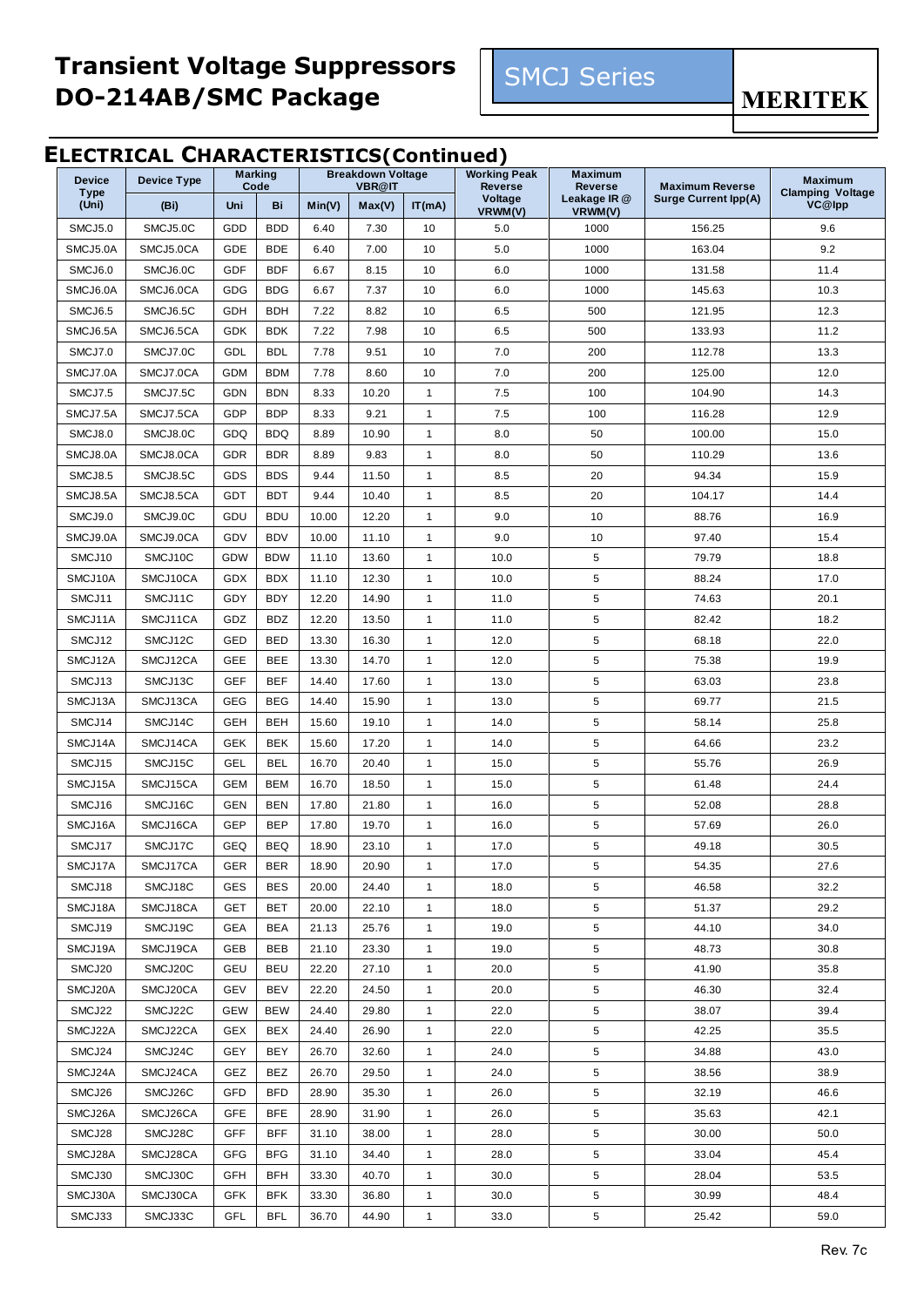

**MERITEK** 

#### **ELECTRICAL CHARACTERISTICS(Continued)**

| <b>Device</b>        | <b>Device Type</b> | <b>Marking</b><br>Code |            | <b>Breakdown Voltage</b><br><b>VBR@IT</b> |        | <b>Working Peak</b><br><b>Reverse</b> | <b>Maximum</b><br><b>Reverse</b> | <b>Maximum Reverse</b>  | <b>Maximum</b>              |                                   |
|----------------------|--------------------|------------------------|------------|-------------------------------------------|--------|---------------------------------------|----------------------------------|-------------------------|-----------------------------|-----------------------------------|
| <b>Type</b><br>(Uni) | (Bi)               | Uni                    | Bi         | Min(V)                                    | Max(V) | IT(mA)                                | Voltage<br>VRWM(V)               | Leakage IR @<br>VRWM(V) | <b>Surge Current Ipp(A)</b> | <b>Clamping Voltage</b><br>VC@lpp |
| SMCJ33A              | SMCJ33CA           | <b>GFM</b>             | <b>BFM</b> | 36.70                                     | 40.60  | $\mathbf{1}$                          | 33.0                             | 5                       | 28.14                       | 53.3                              |
| SMCJ36               | SMCJ36C            | <b>GFN</b>             | <b>BFN</b> | 40.00                                     | 48.90  | $\mathbf{1}$                          | 36.0                             | 5                       | 23.33                       | 64.3                              |
| SMCJ36A              | SMCJ36CA           | GFP                    | <b>BFP</b> | 40.00                                     | 44.20  | $\mathbf{1}$                          | 36.0                             | 5                       | 25.82                       | 58.1                              |
| SMCJ40               | SMCJ40C            | GFQ                    | <b>BFQ</b> | 44.40                                     | 54.30  | $\mathbf{1}$                          | 40.0                             | 5                       | 21.01                       | 71.4                              |
| SMCJ40A              | SMCJ40CA           | <b>GFR</b>             | <b>BFR</b> | 44.40                                     | 49.10  | $\mathbf{1}$                          | 40.0                             | 5                       | 23.26                       | 64.5                              |
| SMCJ43               | SMCJ43C            | <b>GFS</b>             | <b>BFS</b> | 47.80                                     | 58.40  | $\mathbf{1}$                          | 43.0                             | 5                       | 19.56                       | 76.7                              |
| SMCJ43A              | SMCJ43CA           | <b>GFT</b>             | BFT        | 47.80                                     | 52.80  | $\mathbf{1}$                          | 43.0                             | 5                       | 21.61                       | 69.4                              |
| SMCJ45               | SMCJ45C            | GFU                    | <b>BFU</b> | 50.00                                     | 61.10  | $\mathbf{1}$                          | 45.0                             | 5                       | 18.68                       | 80.3                              |
| SMCJ45A              | SMCJ45CA           | <b>GFV</b>             | <b>BFV</b> | 50.00                                     | 55.30  | $\mathbf{1}$                          | 45.0                             | 5                       | 20.63                       | 72.7                              |
| SMCJ48               | SMCJ48C            | <b>GFW</b>             | <b>BFW</b> | 53.30                                     | 65.10  | $\mathbf{1}$                          | 48.0                             | 5                       | 17.54                       | 85.5                              |
| SMCJ48A              | SMCJ48CA           | <b>GFX</b>             | <b>BFX</b> | 53.30                                     | 58.90  | $\mathbf{1}$                          | 48.0                             | 5                       | 19.38                       | 77.4                              |
| SMCJ51               | SMCJ51C            | GFY                    | <b>BFY</b> | 56.70                                     | 69.30  | $\mathbf{1}$                          | 51.0                             | 5                       | 16.47                       | 91.1                              |
| SMCJ51A              | SMCJ51CA           | GFZ                    | <b>BFZ</b> | 56.70                                     | 62.70  | $\mathbf{1}$                          | 51.0                             | 5                       | 18.20                       | 82.4                              |
| SMCJ54               | SMCJ54C            | GGD                    | <b>BGD</b> | 60.00                                     | 73.30  | $\mathbf{1}$                          | 54.0                             | 5                       | 15.58                       | 96.3                              |
| SMCJ54A              | SMCJ54CA           | GGE                    | <b>BGE</b> | 60.00                                     | 66.30  | $\mathbf{1}$                          | 54.0                             | 5                       | 17.22                       | 87.1                              |
| SMCJ58               | SMCJ58C            | <b>GGF</b>             | <b>BGF</b> | 64.40                                     | 78.70  | $\mathbf{1}$                          | 58.0                             | 5                       | 14.56                       | 103.0                             |
| SMCJ58A              | SMCJ58CA           | GGG                    | <b>BGG</b> | 64.40                                     | 71.20  | $\mathbf{1}$                          | 58.0                             | 5                       | 16.03                       | 93.6                              |
| SMCJ60               | SMCJ60C            | <b>GGH</b>             | <b>BGH</b> | 66.70                                     | 81.50  | $\mathbf{1}$                          | 60.0                             | 5                       | 14.02                       | 107.0                             |
| SMCJ60A              | SMCJ60CA           | GGK                    | <b>BGK</b> | 66.70                                     | 73.70  | $\mathbf{1}$                          | 60.0                             | 5                       | 15.50                       | 96.8                              |
| SMCJ64               | SMCJ64C            | GGL                    | <b>BGL</b> | 71.10                                     | 86.90  | $\mathbf{1}$                          | 64.0                             | 5                       | 13.16                       | 114.0                             |
| SMCJ64A              | SMCJ64CA           | GGM                    | BGM        | 71.10                                     | 78.60  | $\mathbf{1}$                          | 64.0                             | 5                       | 14.56                       | 103.0                             |
| SMCJ70               | SMCJ70C            | <b>GGN</b>             | <b>BGN</b> | 77.80                                     | 95.10  | $\mathbf{1}$                          | 70.0                             | 5                       | 12.00                       | 125.0                             |
| SMCJ70A              | SMCJ70CA           | GGP                    | <b>BGP</b> | 77.80                                     | 86.00  | $\mathbf{1}$                          | 70.0                             | 5                       | 13.27                       | 113.0                             |
| SMCJ75               | SMCJ75C            | GGQ                    | <b>BGQ</b> | 83.30                                     | 102.00 | $\mathbf{1}$                          | 75.0                             | 5                       | 11.19                       | 134.0                             |
| SMCJ75A              | SMCJ75CA           | <b>GGR</b>             | <b>BGR</b> | 83.30                                     | 92.10  | $\mathbf{1}$                          | 75.0                             | 5                       | 12.40                       | 121.0                             |
| SMCJ78               | SMCJ78C            | GGS                    | <b>BGS</b> | 86.70                                     | 106.00 | $\mathbf{1}$                          | 78.0                             | 5                       | 10.79                       | 139.0                             |
| SMCJ78A              | SMCJ78CA           | <b>GGT</b>             | <b>BGT</b> | 86.70                                     | 95.80  | $\mathbf{1}$                          | 78.0                             | 5                       | 11.90                       | 126.0                             |
| SMCJ80               | SMCJ80C            | GGA                    | <b>BGA</b> | 88.96                                     | 108.80 | $\mathbf{1}$                          | 80.0                             | 5                       | 10.47                       | 143.2                             |
| SMCJ80A              | SMCJ80CA           | GGB                    | <b>BGB</b> | 88.80                                     | 97.60  | $\mathbf{1}$                          | 80.0                             | 5                       | 11.57                       | 129.6                             |
| SMCJ85               | SMCJ85C            | GGU                    | <b>BGU</b> | 94.40                                     | 115.00 | $\mathbf{1}$                          | 85.0                             | 5                       | 9.93                        | 151.0                             |
| SMCJ85A              | SMCJ85CA           | GGV                    | <b>BGV</b> | 94.40                                     | 104.00 | $\mathbf{1}$                          | 85.0                             | 5                       | 10.95                       | 137.0                             |
| SMCJ90               | SMCJ90C            | GGW                    | <b>BGW</b> | 100.00                                    | 122.00 | 1                                     | 90.0                             | 5                       | 9.38                        | 160.0                             |
| SMCJ90A              | SMCJ90CA           | GGX                    | <b>BGX</b> | 100.00                                    | 111.00 | $\mathbf{1}$                          | 90.0                             | 5                       | 10.27                       | 146.0                             |
| SMCJ100              | SMCJ100C           | GGY                    | <b>BGY</b> | 111.00                                    | 136.00 | $\mathbf{1}$                          | 100.0                            | 5                       | 8.38                        | 179.0                             |
| SMCJ100A             | SMCJ100CA          | GGZ                    | <b>BGZ</b> | 111.00                                    | 123.00 | $\mathbf{1}$                          | 100.0                            | 5                       | 9.26                        | 162.0                             |
| SMCJ110              | SMCJ110C           | GHD                    | <b>BHD</b> | 122.00                                    | 149.00 | $\mathbf{1}$                          | 110.0                            | 5                       | 7.65                        | 196.0                             |
| SMCJ110A             | SMCJ110CA          | GHE                    | <b>BHE</b> | 122.00                                    | 135.00 | $\mathbf{1}$                          | 110.0                            | 5                       | 8.47                        | 177.0                             |
| SMCJ120              | SMCJ120C           | GHF                    | <b>BHF</b> | 133.00                                    | 163.00 | $\mathbf{1}$                          | 120.0                            | 5                       | 7.01                        | 214.0                             |
| SMCJ120A             | SMCJ120CA          | <b>GHG</b>             | <b>BHG</b> | 133.00                                    | 147.00 | $\mathbf{1}$                          | 120.0                            | 5                       | 7.77                        | 193.0                             |
| SMCJ130              | SMCJ130C           | GHH                    | <b>BHH</b> | 144.00                                    | 176.00 | $\mathbf{1}$                          | 130.0                            | 5                       | 6.49                        | 231.0                             |
| SMCJ130A             | SMCJ130CA          | <b>GHK</b>             | <b>BHK</b> | 144.00                                    | 159.00 | $\mathbf{1}$                          | 130.0                            | 5                       | 7.18                        | 209.0                             |
| SMCJ140              | SMCJ140C           | GHA                    | <b>BHA</b> | 155.68                                    | 190.40 | $\mathbf{1}$                          | 140.0                            | 5                       | 5.99                        | 250.6                             |
| SMCJ140A             | SMCJ140CA          | GHB                    | <b>BHB</b> | 155.00                                    | 171.00 | $\mathbf{1}$                          | 140.0                            | 5                       | 6.61                        | 226.8                             |
| SMCJ150              | SMCJ150C           | <b>GHL</b>             | <b>BHL</b> | 167.00                                    | 204.00 | $\mathbf{1}$                          | 150.0                            | 5                       | 5.60                        | 268.0                             |
| SMCJ150A             | SMCJ150CA          | GHM                    | BHM        | 167.00                                    | 185.00 | $\mathbf{1}$                          | 150.0                            | 5                       | 6.17                        | 243.0                             |
| SMCJ160              | SMCJ160C           | <b>GHN</b>             | <b>BHN</b> | 178.00                                    | 218.00 | $\mathbf{1}$                          | 160.0                            | 5                       | 5.23                        | 287.0                             |
| SMCJ160A             | SMCJ160CA          | GHP                    | <b>BHP</b> | 178.00                                    | 197.00 | $\mathbf{1}$                          | 160.0                            | 5                       | 5.79                        | 259.0                             |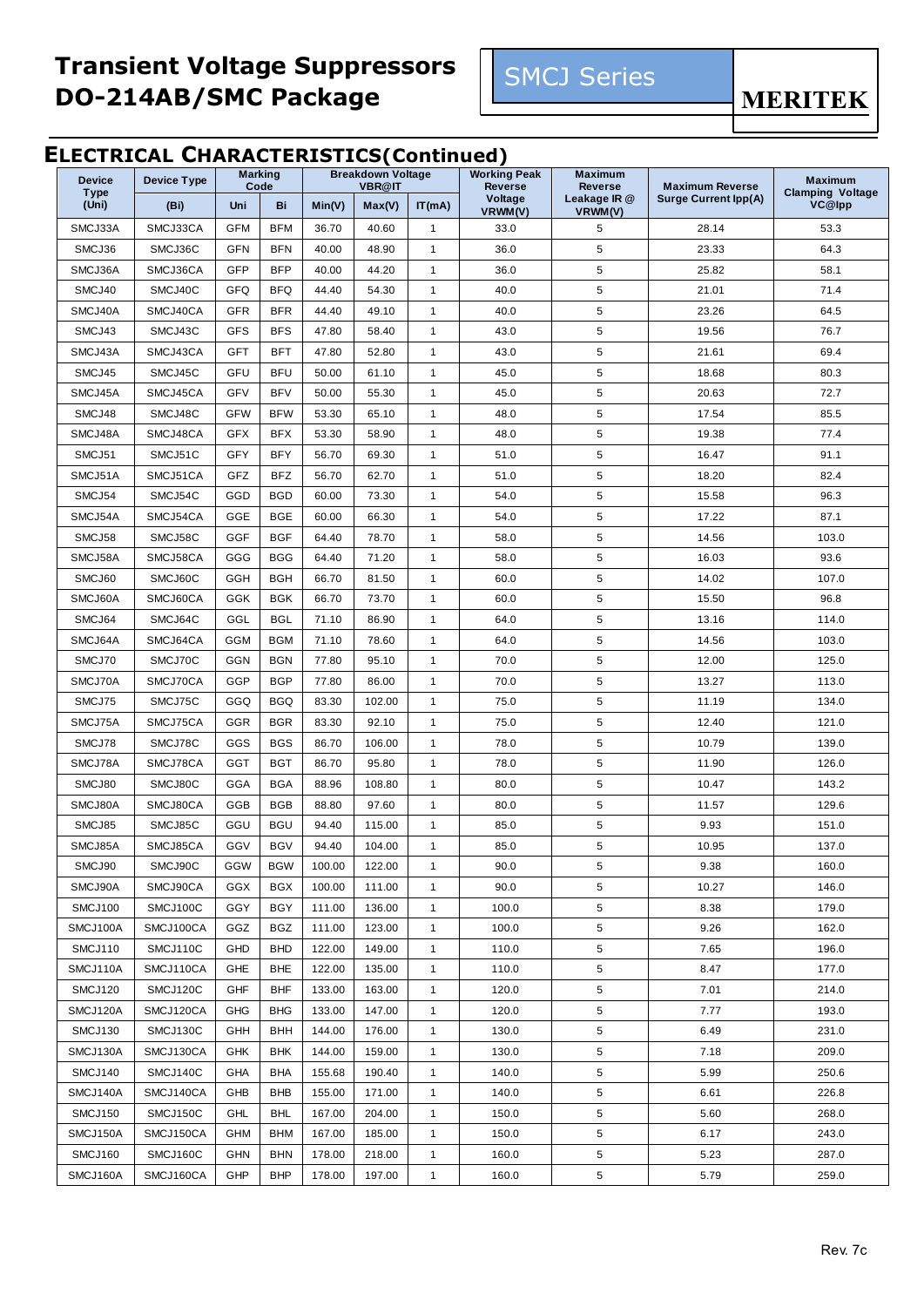

#### **ELECTRICAL CHARACTERISTICS(Continued)**

| <b>Device</b>        | <b>Device Type</b> |            | <b>Marking</b><br>Code |        | <b>Breakdown Voltage</b><br><b>VBR@IT</b> |              | <b>Working Peak</b><br><b>Reverse</b> | <b>Maximum</b><br><b>Reverse</b> | <b>Maximum Reverse</b>      | <b>Maximum</b>                    |
|----------------------|--------------------|------------|------------------------|--------|-------------------------------------------|--------------|---------------------------------------|----------------------------------|-----------------------------|-----------------------------------|
| <b>Type</b><br>(Uni) | (Bi)               | Uni        | Bi                     | Min(V) | Max(V)                                    | IT(mA)       | Voltage<br>VRWM(V)                    | Leakage IR @<br>VRWM(V)          | <b>Surge Current Ipp(A)</b> | <b>Clamping Voltage</b><br>VC@lpp |
| SMCJ170              | SMCJ170C           | GHQ        | <b>BHQ</b>             | 189.00 | 231.00                                    |              | 170.0                                 | 5                                | 4.93                        | 304.0                             |
| SMCJ170A             | SMCJ170CA          | <b>GHR</b> | <b>BHR</b>             | 189.00 | 209.00                                    | 1            | 170.0                                 | 5                                | 5.45                        | 275.0                             |
| SMCJ180              | SMCJ180C           | <b>GHS</b> | <b>BHS</b>             | 200.16 | 244.80                                    | -1           | 180.0                                 | 5                                | 4.66                        | 322.2                             |
| SMCJ180A             | SMCJ180CA          | <b>GHT</b> | <b>BHT</b>             | 200.00 | 220.00                                    | 1            | 180.0                                 | 5                                | 5.14                        | 291.6                             |
| SMCJ190              | SMCJ190C           | <b>GHU</b> | <b>BHU</b>             | 211.28 | 258.40                                    | $\mathbf{1}$ | 190.0                                 | 5                                | 4.41                        | 340.1                             |
| SMCJ190A             | SMCJ190CA          | GHV        | <b>BHV</b>             | 211.00 | 232.00                                    | 1            | 190.0                                 | 5                                | 4.87                        | 307.8                             |
| SMCJ200A             | SMCJ200CA          | <b>GHW</b> | <b>BHW</b>             | 224.00 | 247.00                                    | 1            | 200.0                                 | 5                                | 4.60                        | 324.0                             |
| SMCJ220A             | SMCJ220CA          | <b>GHX</b> | <b>BHX</b>             | 246.00 | 272.00                                    |              | 220.0                                 | 5                                | 4.20                        | 356.0                             |
| SMCJ250A             | SMCJ250CA          | GHZ        | <b>BHZ</b>             | 279.00 | 309.00                                    | 1            | 250.0                                 | 5                                | 3.70                        | 405.0                             |
| SMCJ300A             | SMCJ300CA          | <b>GJE</b> | <b>BJE</b>             | 335.00 | 371.00                                    | 1            | 300.0                                 | 5                                | 3.10                        | 486.0                             |
| SMCJ350A             | SMCJ350CA          | <b>GJG</b> | <b>BJG</b>             | 391.00 | 432.00                                    | 1            | 350.0                                 | 5                                | 2.60                        | 567.0                             |
| SMCJ400A             | SMCJ400CA          | <b>GJK</b> | <b>BJK</b>             | 447.00 | 494.00                                    | 1            | 400.0                                 | 5                                | 2.30                        | 648.0                             |
| SMCJ440A             | SMCJ440CA          | <b>GJM</b> | <b>BJM</b>             | 492.00 | 543.00                                    | 1            | 440.0                                 | 5                                | 2.10                        | 713.0                             |

**Peak Forward Surge Current**

Peak Forward Surge Current

**Peak Power**

### **CHARACTERISTICS CURVES**



**Fig 3. Steady State Power Derating Curve Fig 4. Peak Pulse Power Rating Curve** 



**Fig.1 Pulse Derating Curve Fig 2. Maximum Non-Repetitive Surge Current**



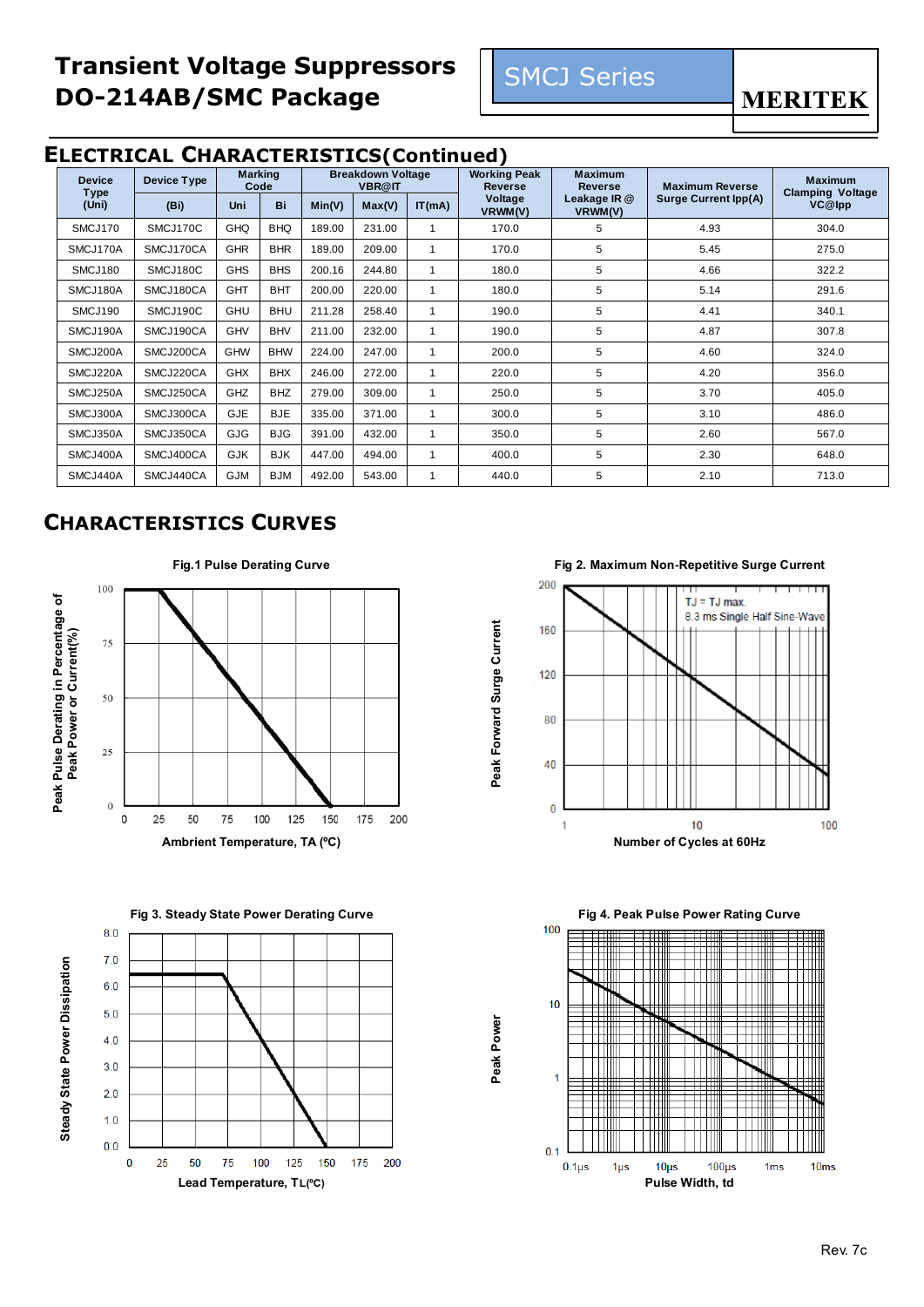

#### **CHARACTERISTICS CURVES(Continued)**



#### **PACKAGING SPECIFICATION- DO214AB (SMC) - Tape Carrier and Reel**



**DO-214AB(SMC) - Tape carrier DO-214AB(SMC) - Reel**



D

| <b>Item</b>                   | Symbol         | <b>DO-214AB (SMC)</b> | <b>Item</b>                   | Symbol         | <b>DO-214AB (SMC)</b> |
|-------------------------------|----------------|-----------------------|-------------------------------|----------------|-----------------------|
| <b>Carrier width</b>          | A              | $6.05 \pm 0.10$       | <b>Punch hole position</b>    |                | $7.50 \pm 0.10$       |
| Carrier length                | B              | $8.31 \pm 0.10$       | Punch hole pitch              | P              | $8.00 \pm 0.10$       |
| <b>Carrier depth</b>          | C              | $2.54 \pm 0.10$       | Sprocket hole pitch           | P <sub>0</sub> | $4.00 \pm 0.10$       |
| <b>Sprocket hole</b>          |                | $1.55 \pm 0.10$       | <b>Embossment center</b>      | P <sub>1</sub> | $2.00 \pm 0.10$       |
| Reel outside diameter         | D              | $330.0 \pm 2.0$       | <b>Overall tape thickness</b> |                | Max <sub>0.4</sub>    |
| Reel inner diameter           | D <sub>1</sub> | Min 50                | Tape width                    | W              | $16.00 \pm 0.30$      |
| Feed hole diameter            | D <sub>2</sub> | $13.00 \pm 0.50$      | Reel width                    | W <sub>1</sub> | Max 22.40             |
| <b>Sprocket hole position</b> | F              | $1.75 \pm 0.10$       |                               |                |                       |

SMCJ Series

Unit: mm